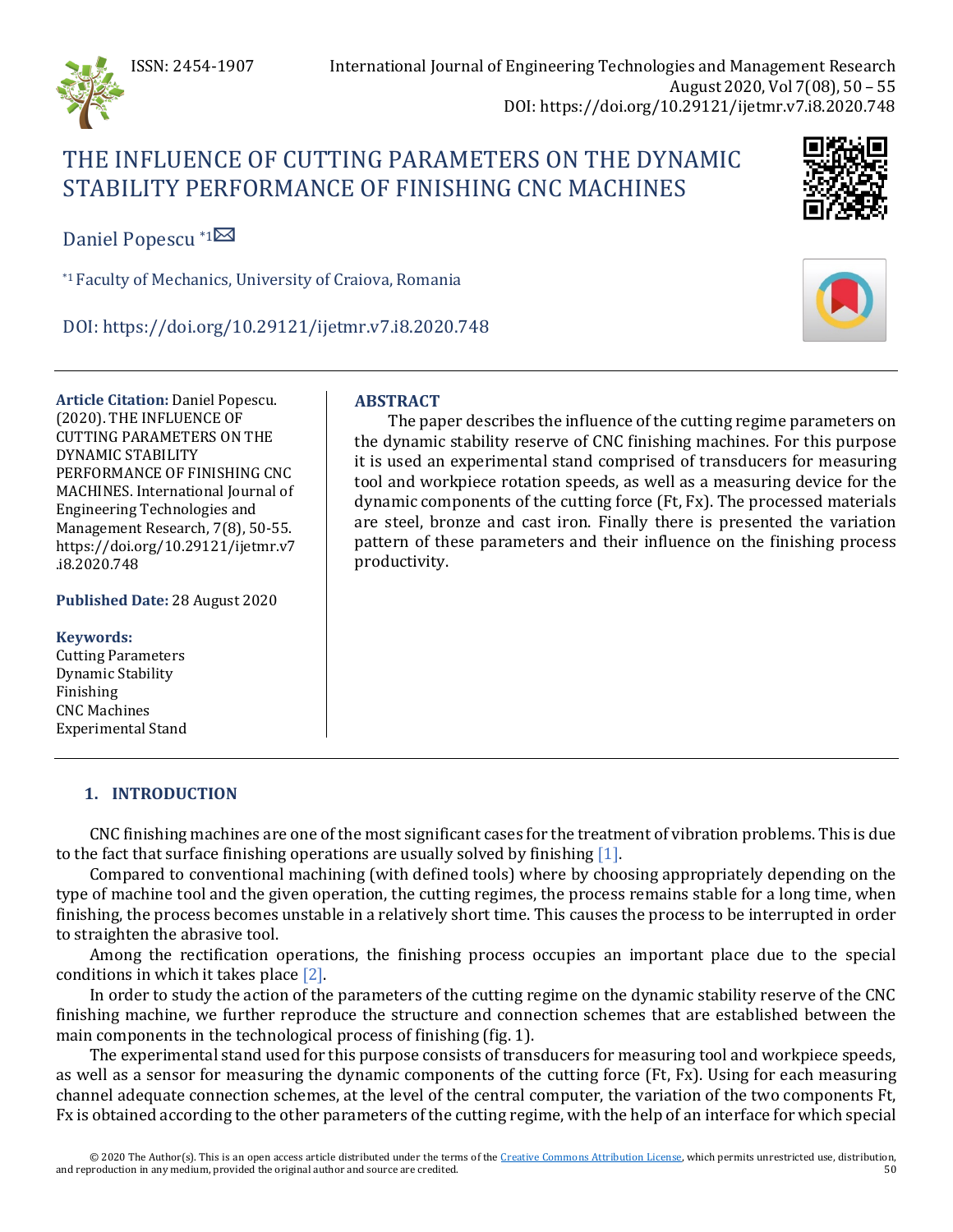programs have been built such as: control of the acquisition board, processing of the measured signals, writing to files on the hard disk and displaying the signals on the screen.



**Figure 1:** Real block diagram of the measuring chain used, tangential force, axial force

### **2. DETERMINATION OF THE INFLUENCE OF CUTTING REGIME PARAMETERS ON THE DYNAMIC STABILITY OF FINISHING CNC MACHINE TOOL IN THE EVENT OF A STEEL TEST PART**

The variation diagrams of  $F_t$  and  $F_x$  are drawn for an optimal cutting regime corresponding to fig. 2, 3:

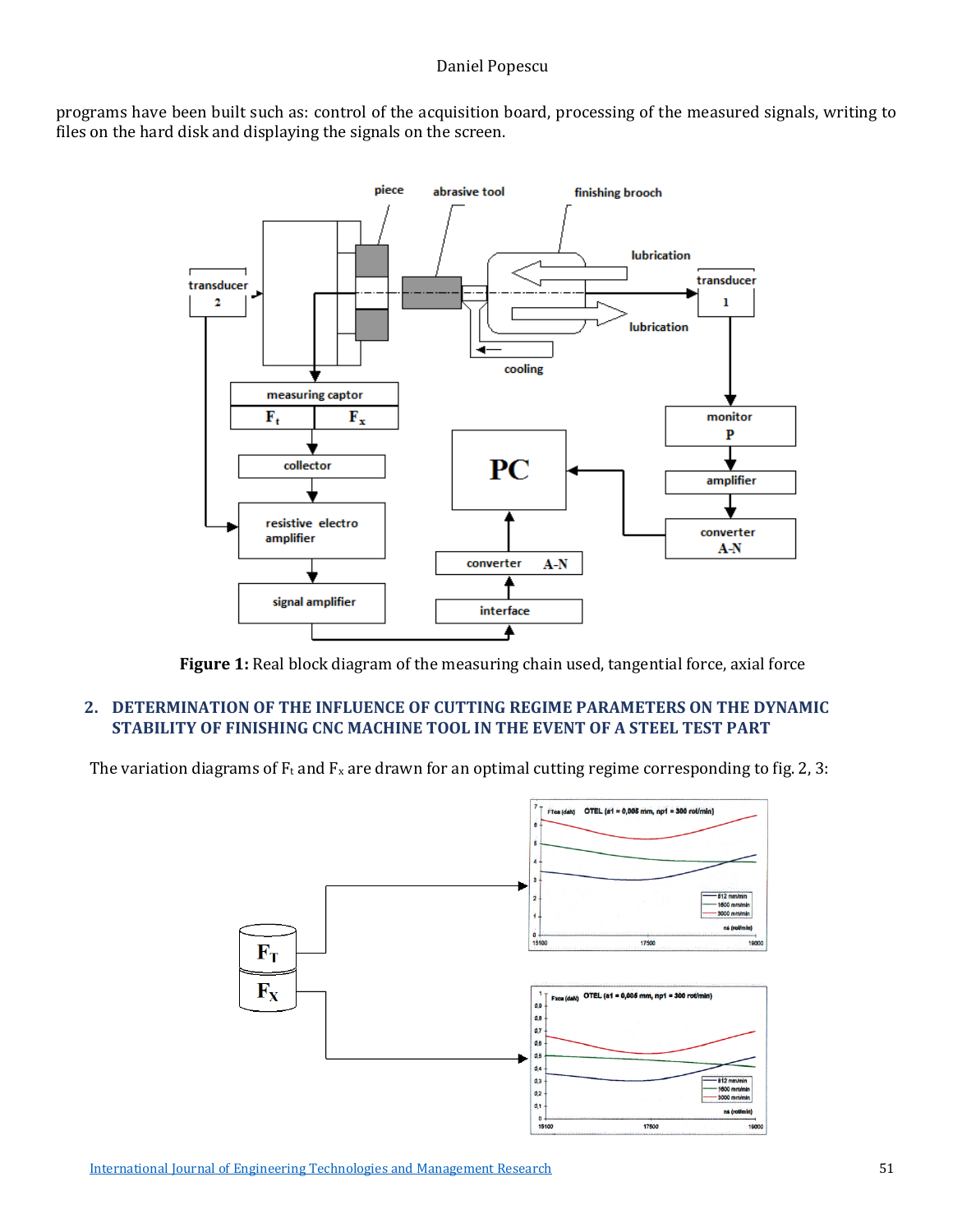The Influence of Cutting Parameters on the Dynamic Stability Performance of Finishing CNC Machines

**Figure 2:** Analysis of the dynamic stability reserve for a given cutting regime when machining steel parts The modification of the circular advance of the part in the sense of its increase establishes the variations of the two parameters  $F_T$  and  $F_X$  as in fig. 3:



**Figure 3:** The influence of the circular advance on the dynamic stability reserve (steel parts)

By changing the cutting depth we have the following variation diagrams (fig. 4):



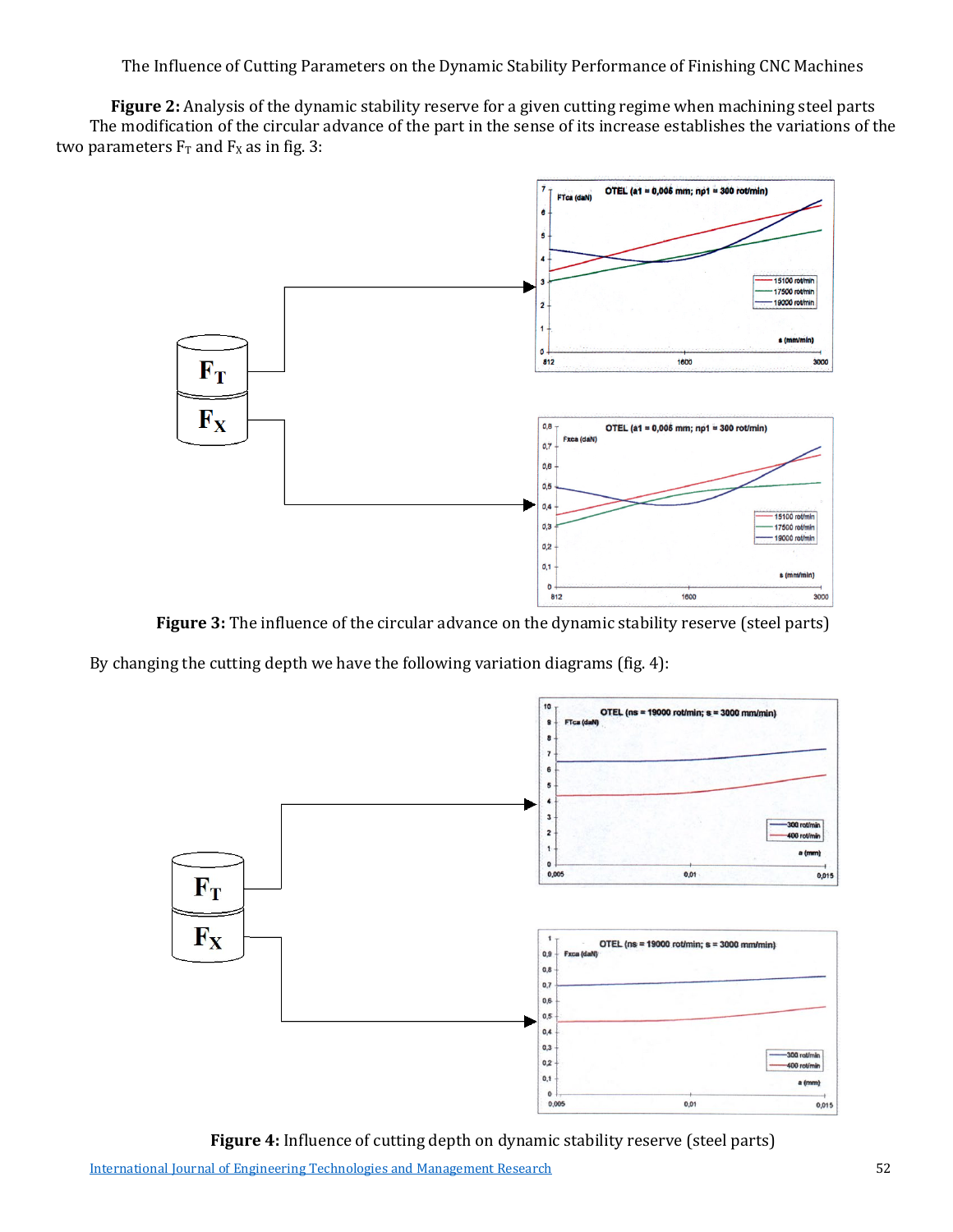#### **3. DETERMINATION OF THE INFLUENCE OF CUTTING PARAMETERS ON THE DYNAMIC STABILITY OF FINISHING CNC MACHINES IN THE CASE OF TEST PIECES MADE OF IRON AND BRONZE**



**Figure 5:** Analysis of the dynamic stability reserve for a given cutting regime when processing cast iron parts



**Figure 6:** Influence of circular feed on dynamic stability reserve (cast iron parts)



[International Journal of Engineering Technologies and Management Research](https://www.granthaalayahpublication.org/ijetmr-ojms/index.php/ijetmr) 53 **Figure 7:** Influence of cutting depth on the dynamic stability reserve (cast iron parts)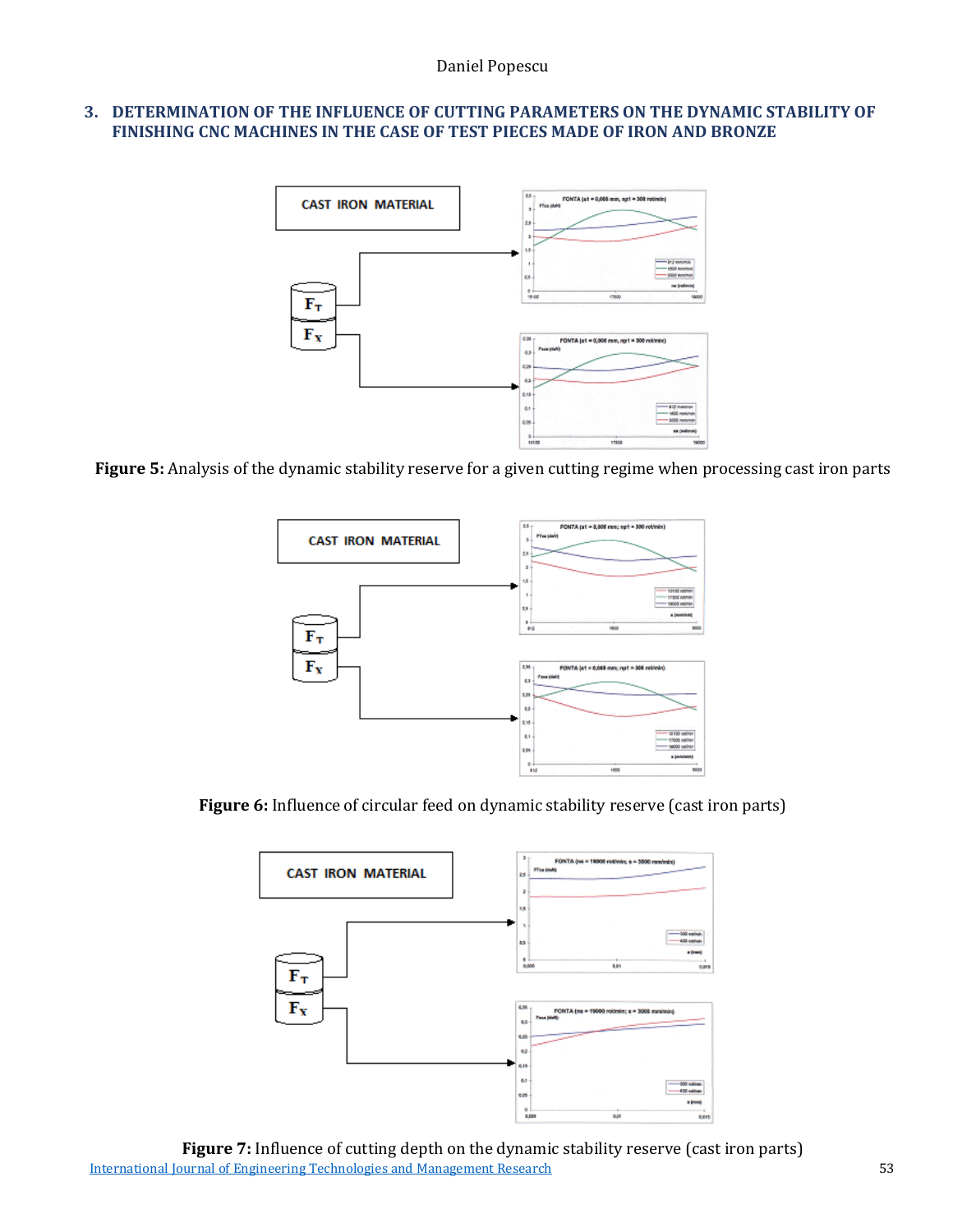The Influence of Cutting Parameters on the Dynamic Stability Performance of Finishing CNC Machines



**Figure 8:** Analysis of the dynamic stability reserve for a cutting regime given to the processing of bronze parts



**Figure 9:** The influence of the circular advance on the dynamic stability reserve (bronze parts)



[International Journal of Engineering Technologies and Management Research](https://www.granthaalayahpublication.org/ijetmr-ojms/index.php/ijetmr) 54 **Figure 10:** Influence of cutting depth on dynamic stability reserve (bronze parts)